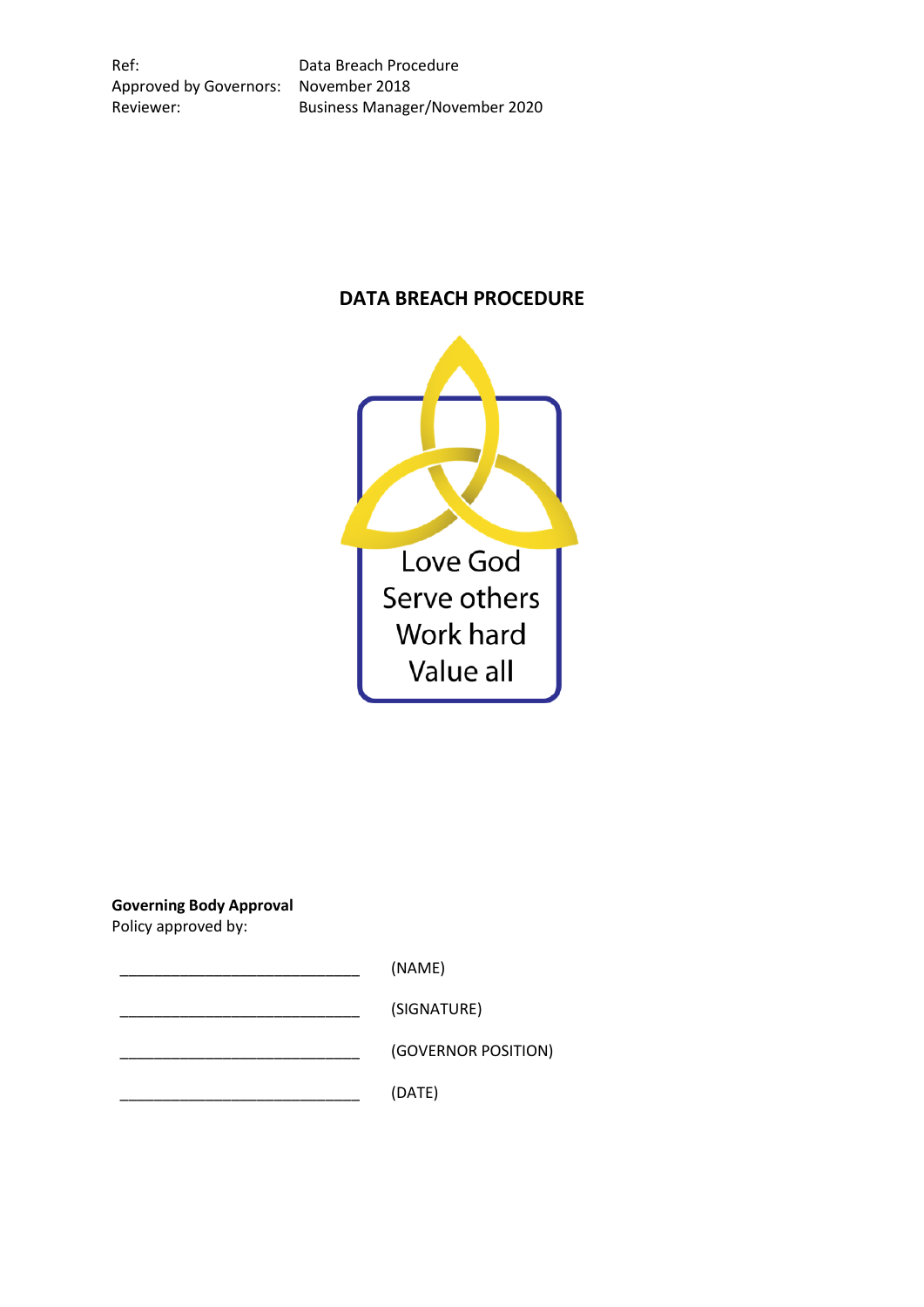## **1. Policy Statement**

- 1.1 Blessed Trinity RC College ("the College") processes a significant amount of personal information about our pupils, parents, staff, governors, volunteers and other individuals who we come into contact with. This can include sensitive information ("Special Category Data").
- 1.2 By complying with our own internal data protection procedures, and through promoting a strong culture of data protection compliance, our is to aim avoid the occurrence of a data breach. However, we recognise that in the event of a data breach, it is critical that we have effective response procedures in place to minimise the impact on those affected.
- 1.3 The General Data Protection Regulation ("GDPR") also places reporting obligations on the College, as a data controller, in the event of a data breach. This procedure has been implemented to ensure that appropriate action is taken in a timely manner to comply with the requirements of the GDPR.
- 1.4 This procedure applies to all College staff, the governing body, volunteers and contractors.

## **2. Identifying a Data Breach**

- 2.1 A data breach means a breach of security leading to the destruction, loss, alteration, unauthorised disclosure of, or access to, personal information. It is therefore important to recognise that a data breach is not just the loss of personal information.
- 2.2 Examples of data breaches include the following:
	- (a) Loss or theft of pupil, staff or governing body data and / or equipment on which data is stored.
	- (b) Sending personal information to the incorrect recipient.
	- (c) Unauthorised access of personal information.
	- (d) Hacking.
	- (e) Cyber-attack.
	- (f) Accidental destruction.
- 2.3 The above list is not exhaustive. If you are in any doubt as to whether a data breach has occurred or not, you should err on the side of caution and report it in accordance with this procedure.

## **3. Reporting the Breach and Immediate Steps**

3.1 Any person who has personally caused a data breach, discovers a data breach, or is informed of the occurrence of a data breach, must immediately notify the Business Manager. If the Business Manager is unavailable, then the Headteacher should be notified directly.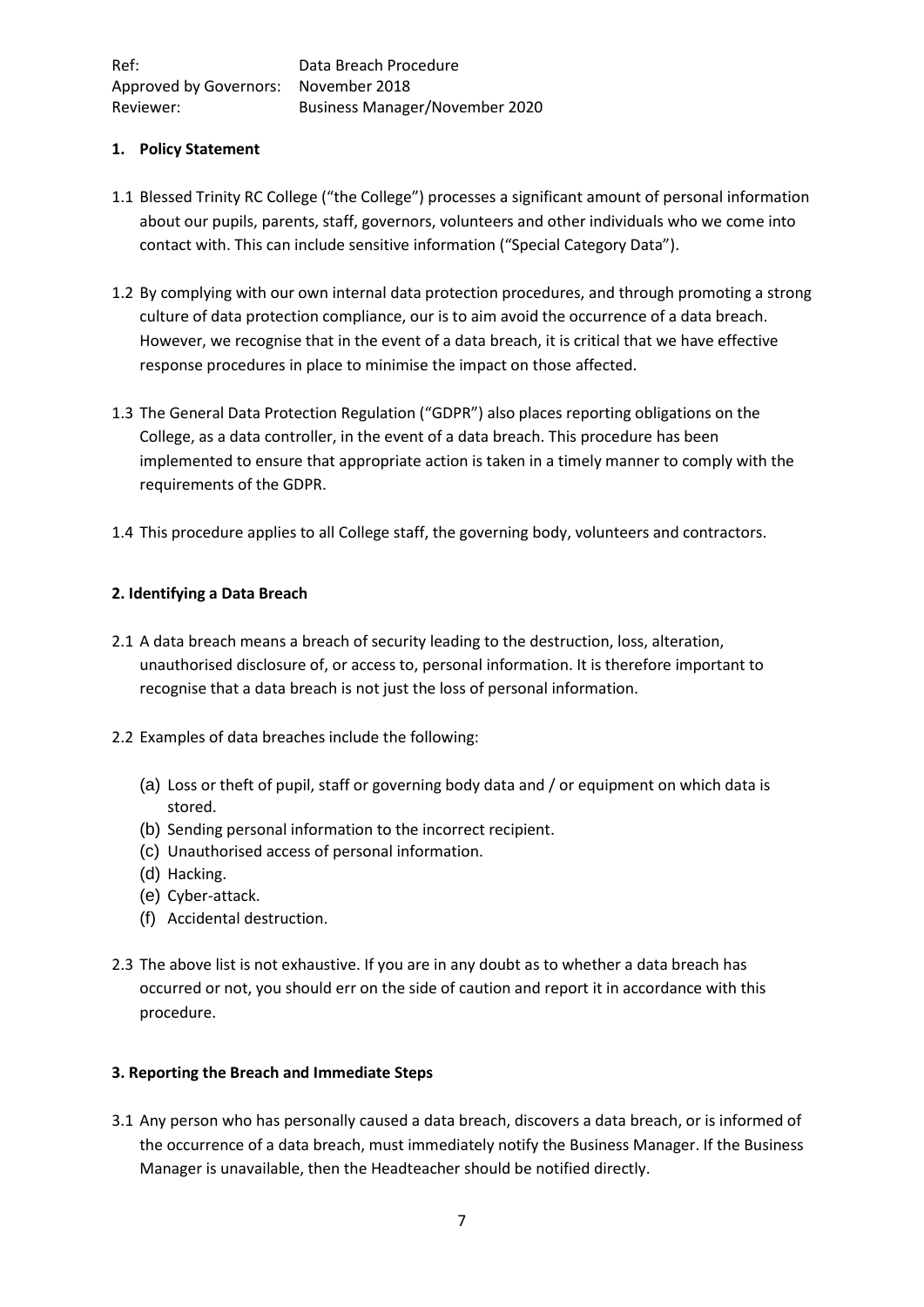- 3.2 If in the opinion of the DPO and the Headteacher, the data breach is likely to result in a risk to the rights and freedoms of those affected, the Chair of Governors should be notified.
- 3.3 The College should immediately contact the DPO with a view to agreeing immediate steps to address the breach. The following should be considered:-
	- (a) Is the data breach still occurring?
	- (b) If the answer to (a) is yes, then immediate steps must be agreed to minimise the breach from continuing.
	- (c) Consideration should be given to notifying the police if the breach was caused by, or suspected to have been caused by, unlawful activity (e.g. hacking). The police should also be notified if the breach may lead to unlawful activity in the future (e.g. if bank details have been lost in human error, this could lead to fraud in the future).
	- (d) Any third parties who may be affected by the breach should be notified. This could include the relevant local authority departments (e.g. Children Services) and service providers.
	- (e) If the nature of the breach is such that it may result in media or press enquiries, those responsible for handling such enquiries should be notified to allow them to prepare for such enquires.
	- (f) ICT technicians at the College and / or third-party ICT providers should be consulted, if appropriate, to advise on any security measures that can be put in place to minimise the impact of the breach e.g. shutting down systems, changing passwords, retrieving lost data.
	- (g) Where bank details have been lost, banks should be contacted to assist them in responding to any potential fraudulent activity.

## **4. Investigation**

- 4.1 The DPO must immediately support the College in investigating the data breach reported, taking such steps as are reasonable to identify the following:-
	- (a) When the breach occurred.
	- (b) The factual background relating to the breach.
	- (c) Who has been affected by the breach e.g. staff, parents or pupils.
	- (d) The number of people affected by the breach.
	- (e) The type and sensitivity of the data concerned.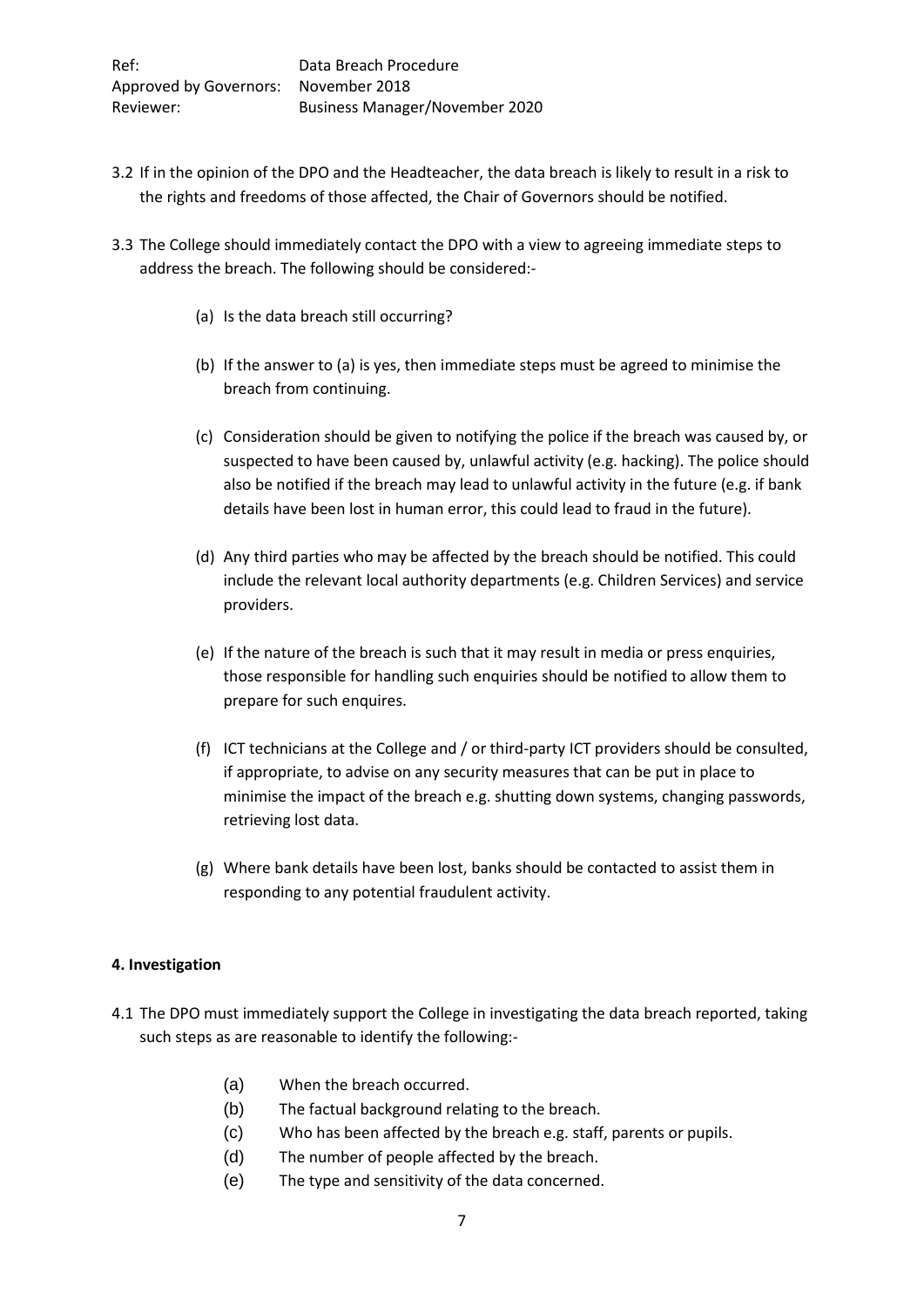- (f) The consequences or potential consequences of the breach.
- (g) The measures put in place to minimise the breach.
- 4.2 The investigation should be completed urgently as its findings will inform whether the Information Commissioner's Office ("ICO") and/or data subjects need to be informed.

#### **5. Record of Breach**

The breach should be recorded in the Data Breach Record.

## **6. Notification of a Data Breach to the ICO**

- 6.1 Subject to 6.3, the DPO will ensure that a data breach is reported to the ICO not later than 72 hours after the College became aware of the breach using the letter template at appendix 1.
- 6.2 Where the notification to the ICO is not made within 72 hours, it shall be accompanied by reasons for the delay.
- 6.3 If the data breach is unlikely to result in a risk to the rights and freedoms of those affected by the breach, then the notification to the ICO described at 6.1 will not be necessary.
- 6.4 A data breach is likely to result in a risk to the rights and freedoms of those affected by the breach if it causes a loss of control over their personal information or limitation of their rights, discrimination, identity theft or fraud, financial loss, damage to reputation, loss of confidentiality. These examples are not exhaustive and the breach must be assessed on a case by case basis by the DPO.
- 6.5 If a notification to the ICO is made, the DPO will ensure that appropriate steps are taken to fully co-operate with their requests / investigations.

## **7. Notifying the Data Subject(s)**

- 7.1 Subject to 7.2, if the data breach is likely to result in a high risk to the rights and freedoms of the data subject(s) the DPO will ensure that steps are taken by the College to notify the data subjects without delay using the letter template at appendix 2.
- 7.2 Those affected by the data breach need not be notified if any of the following apply:-
	- (a) The College had implemented appropriate technical and organisational measures, and those measures were applied to the personal information affected by the data breach, in particular, those that ensure the personal information is unintelligible to any person who is not authorised to access it, such as encryption and the data is recoverable e.g. as it was backed-up.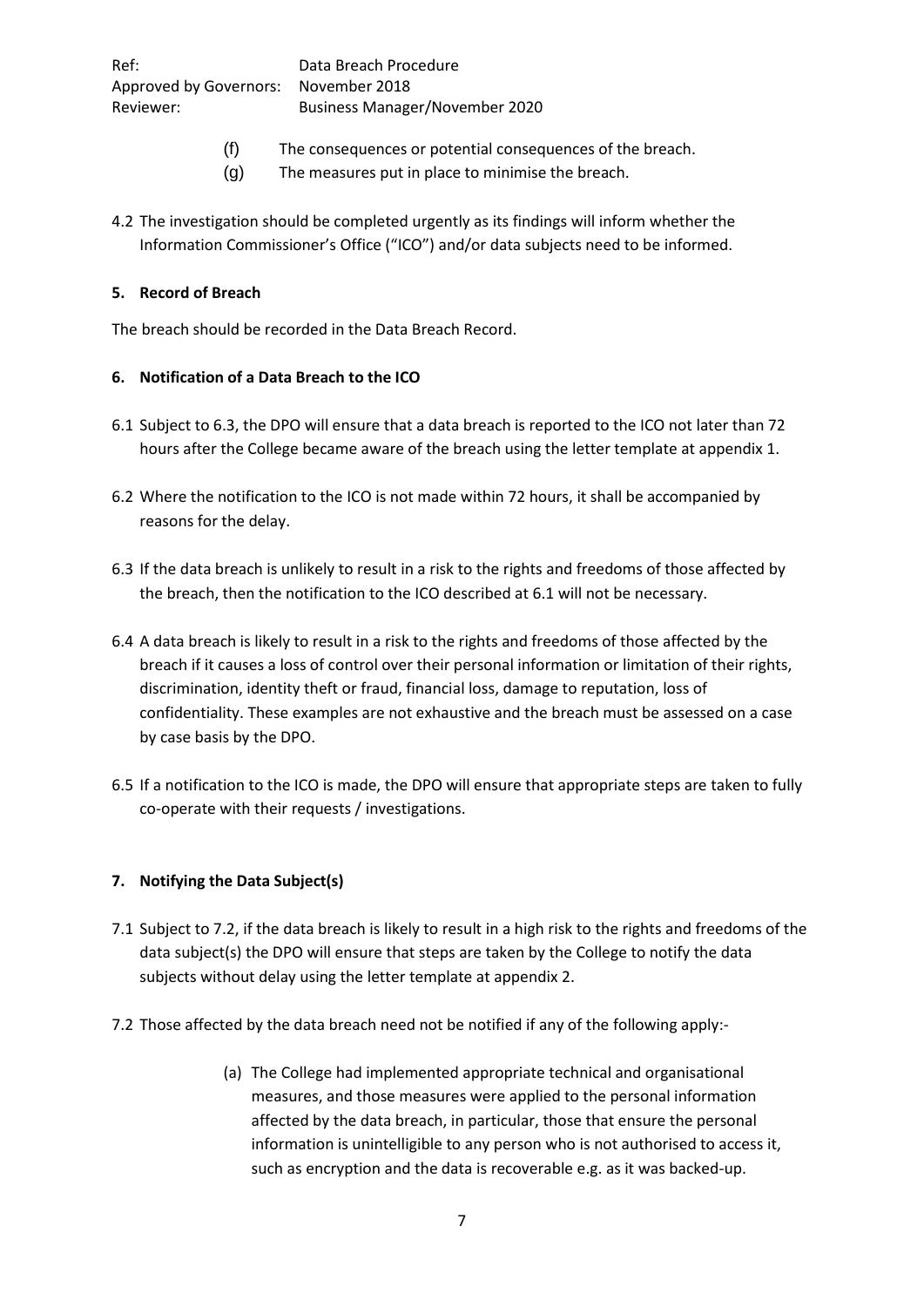(b) The College has taken subsequent measures which ensure that the high risk to the rights and freedoms of data subjects is no longer likely to materialise.

## **8. Post Breach Procedure**

- 8.1 It is imperative that regardless of how serious or minor the breach, lessons are learnt, and measures are put in place to avoid a similar incident occurring again in the future.
- 8.2 The measures put in place should be proportionate to the breach. However, such measures could include the provision of further training, introduction of new policies and procedures or changes to security measures.
- 8.3 Where the breach was notified to the Chair of Governors in accordance with 3.2, the Headteacher will report the findings of the investigation at the next Governing Body meeting including the measures introduced to avoid any future breaches.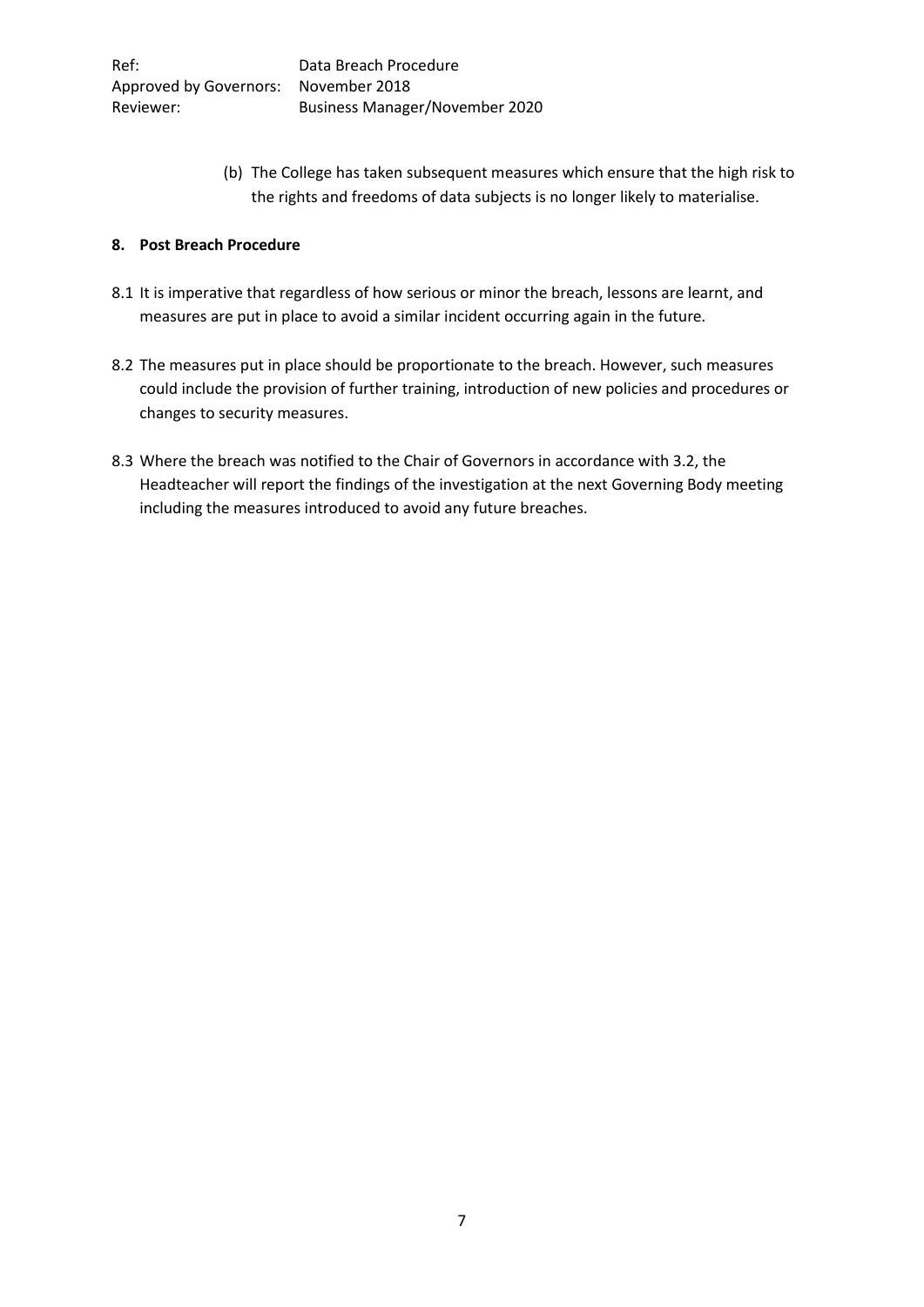Ref: Data Breach Procedure Approved by Governors: November 2018 Reviewer: Business Manager/November 2020

#### **APPENDIX 1**

The Information Commissioner's Office [Insert Address 1] [Insert Address 2] [Insert Postcode]

[Date]

Dear Sirs,

## **Notification of a Data Breach in accordance with Article 33 of the General Data Protection Regulation ("GDPR")**

We write to the Information Commissioner's Office in accordance with Article 33 of the GDPR to provide notification of a data breach. It is considered that the breach is notifiable on the basis that it is likely to result in a risk to the rights and freedoms of those affected.

[We are aware that notification should be made to the ICO by no later than 72 hours after having become aware of the data breach. Unfortunately, we were unable to comply with this requirement for the following reasons XXXXXXI]

## **The nature of the data breach, the categories and approximate number of data subjects concerned, and the categories and approximate number of personal data records concerned**

#### [INSERT DETAIL]

## **Name and contact details of the DPO**

HY Professional Services 1 Reed House Hunters Lane Rochdale OL16 1YL

#### **The likely consequences of the data breach**

[INSERT DETAIL]

#### **Measures taken or proposed to be taken by the College to address the data breach**

#### [INSERT DETAIL]

We look forward to your office contacting us shortly.

Yours faithfully,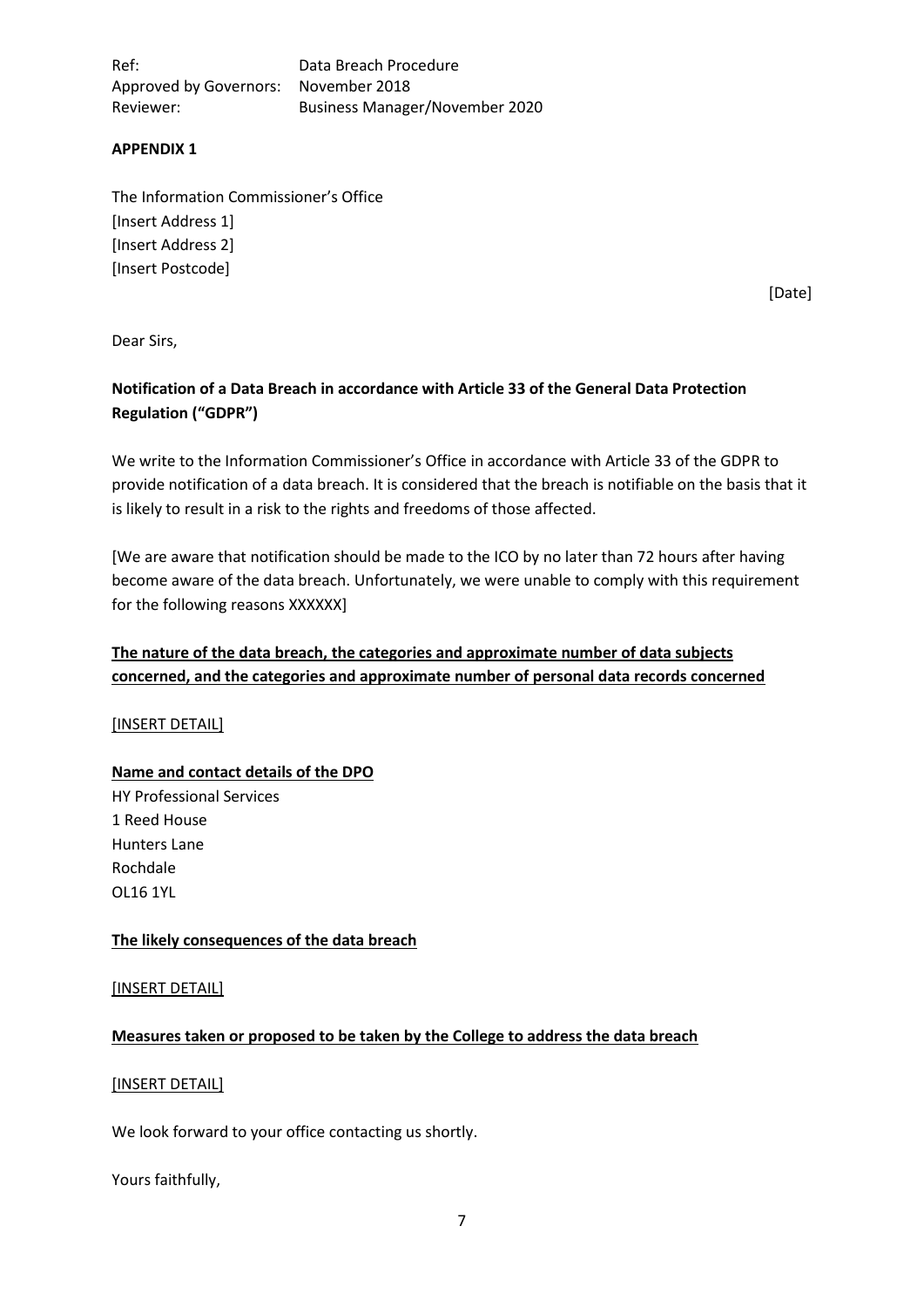Ref: Data Breach Procedure Approved by Governors: November 2018 Reviewer: Business Manager/November 2020

#### **APPENDIX 2**

[Name] [Insert Address 1] [Insert Address 2] [Insert Postcode] [Date]

Dear XXXX

#### **Notification of a Data Breach**

We write to you to advise you of a recent data breach within the College. Having considered the nature of the breach, we have reported this to the Information Commissioner's Office who will advise us of the next steps in their process. The ICO is the UK's independent body set up to uphold information rights.

The purpose of this letter is to provide you with information about the data breach, how it occurred, who it has affected, the type of information which the breach relates to, the consequences of the breach and the measures we have taken to address the breach.

## **Details of the breach**

#### [INSERT DETAIL]

## **Name and contact details of the Data Protection Officer**

We have an appointed data protection officer who is actively working with the college to address the data breach and their contact details are as follows:-

HY Professional Services 1 Reed House Hunters Lane Rochdale OL16 1YL

#### **The likely consequences of the data breach**

[INSERT DETAIL]

## **Measures taken or proposed to be taken by the college to address the data breach**

[INSERT DETAIL]